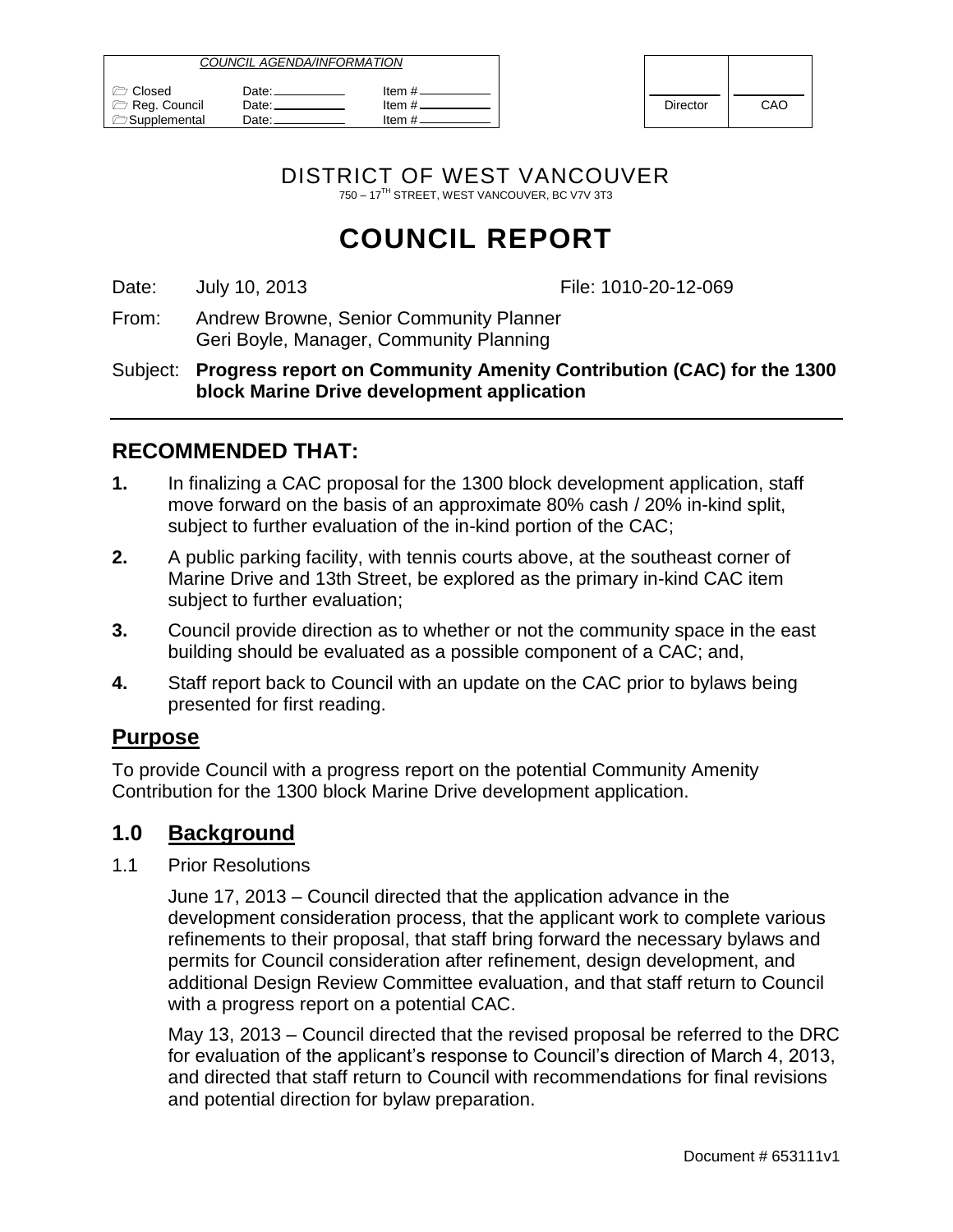March 4, 2013 – Council set direction for revisions to the application and asked that the proposal come back to Council prior to returning to the DRC.

November 19, 2012 – Council directed that consultation begin, that the proposal be referred to the DRC for comment, and that staff report back on the outcome.

## **2.0 Balanced Scorecard**

| <b>STRATEGIC INITIATIVES</b>                   | <b>MILESTONES</b>            |  |
|------------------------------------------------|------------------------------|--|
| 1.4.5 – Advance major development applications | - Implement and process 1300 |  |
| consistent with the District vision            | block Marine Drive           |  |

## **3.0 Analysis**

#### 3.1 Community amenity contribution (CAC)

The District has retained the services of Burgess Cawley Sullivan & Associates Ltd. to estimate the 'lift' in land value upon rezoning for the non-District owned portion of the full-block redevelopment. It is District policy that 75% of the estimated 'land lift' is to be returned to the District as part of a CAC.

At the time of writing a preliminary estimate of the land lift is not yet available.

It is important to note that a CAC is only applicable to the privately-owned lands on the block. The District-owned lands that are the subject of Purchase & Sale Agreements have been conditionally sold as a 'zoned' site; consequently, the District has captured the land lift in the sale price.

For the purposes of the 'land lift' analysis, the project density is to be considered as uniform across the site (e.g. a uniform FAR of 2.9 as opposed to a spot-byspot analysis). This avoids any CAC distortion resulting from, for example, a terraced building form that might impact the valuation of the District-held lands more or less than the valuation of the privately-held lands.

The District's CAC policy recognizes that a CAC may be cash, in-kind, or a combination of both. While Council typically receives CACs as 100% cash, indications are that this will be a sizeable CAC with the financial capacity for both a cash payment and the delivery of physical, in-kind amenities as appropriate. Staff supports a split in the realm of 20% in-kind amenities and 80% unrestricted cash-in-lieu as it provides Council with the opportunity to consider and debate the merits of how to allocate the majority of CAC funds separate from deliberation of the development application. This general 80/20 split could vary upward or downward depending on the specific in-kind amenities agreed to by Council.

Irrespective of whether amenities are provided in-kind by the developer or via cash, staff supports allocating a significant portion of the CAC from this project for amenities within the Ambleside waterfront and town centre.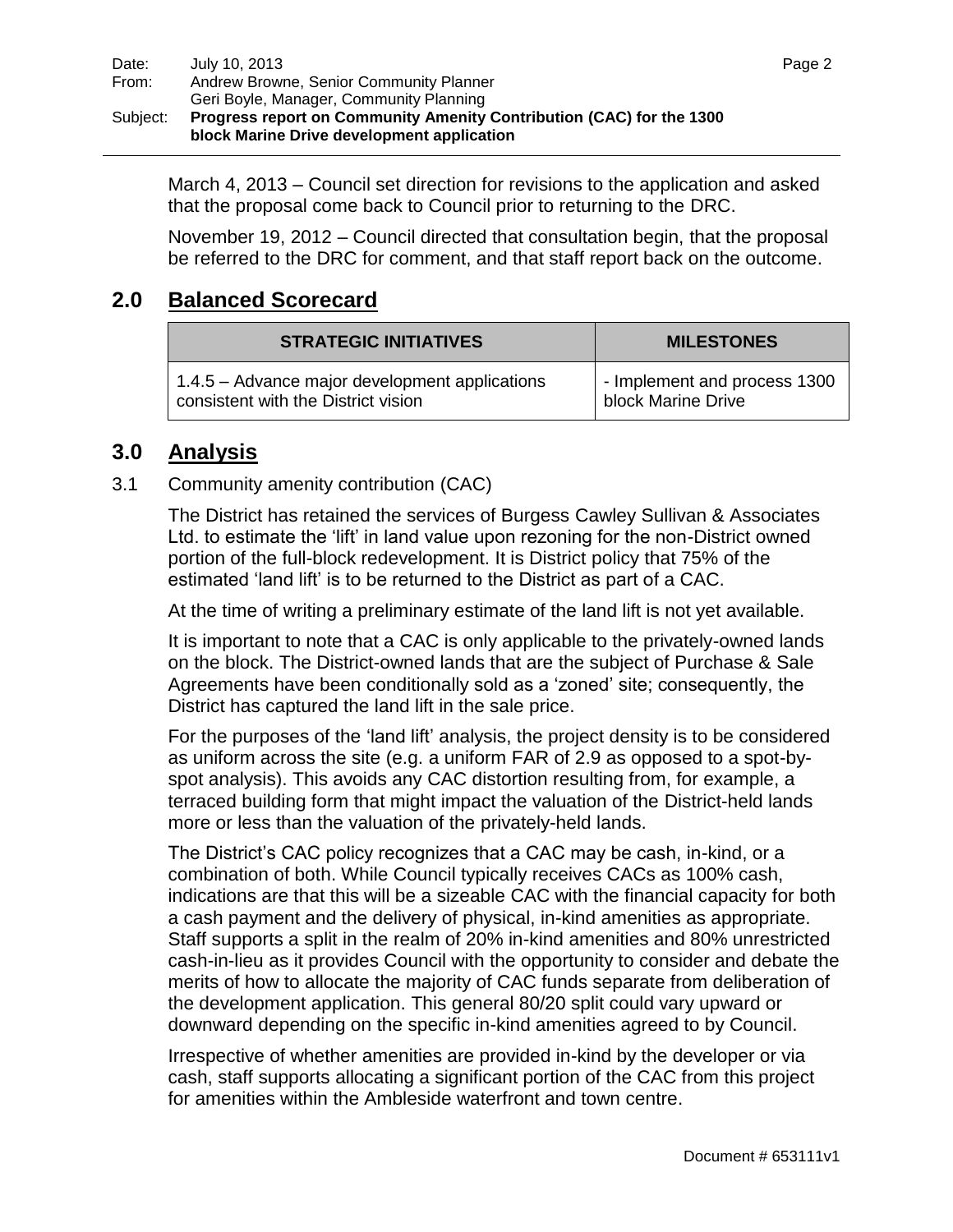Grosvenor has indicated which project elements it feels are above and beyond and thus constitute a community amenity. Please note that staff has not endorsed these; the staff opinion of each item and/or a potential request for Council direction is included with each item.

- Additional public parking to be provided east of 13th Street Grosvenor has prepared a preliminary concept for a fully underground level of parking such that the tennis courts would remain approximately at their present elevation, with parking underneath. The preliminary concept yields 112 stalls for \$5.6 million, using an assumed \$50,000 per stall costing. Staff have advised the applicant that the District would likely prefer a more modest option – e.g. the tennis courts being raised to approximately equal the grade of Marine Drive, with covered parking underneath at approximately the present-day grade of the tennis courts. This simpler structure would be open on at least two sides and obviate the need for mechanical ventilation or other costly building systems. This simpler solution is expected to yield a net increase of approximately 74 stalls, with a cost on the order of \$2.6 million (about \$35,000 per stall). Further design and costing examination is required regardless of preferred option. Staff recommend that additional public parking be included as a CAC, with details to be determined.
- Community space While the northeast corner of the project remains under review by the architect (both architecturally and also in its internal composition of uses), it is likely that some space could be available for *Artists for Kids* or a similar initiative should it be desired. Grosvenor has presented a preliminary estimate of \$800,000 for a 1200 square foot space (\$667/p.s.f.), exclusive of operating costs. Should Council desire some form of community space in the area (be it for art studio, art gallery, meeting space, or something else entirely), this would appear to be a good option (having both a prominent, gateway location and proximity to the waterfront and Ambleside Park). Staff request that Council provide direction as to whether this option should be further evaluated.
- Public art Grosvenor suggests that \$750,000 of the CAC be allocated to public art provided in-kind. Staff recommend that this item not be considered as a component of a CAC. Should Council wish to allocate funds for public art this can be drawn from the cash CAC in the future, allowing for Council to direct a community juried process or similar.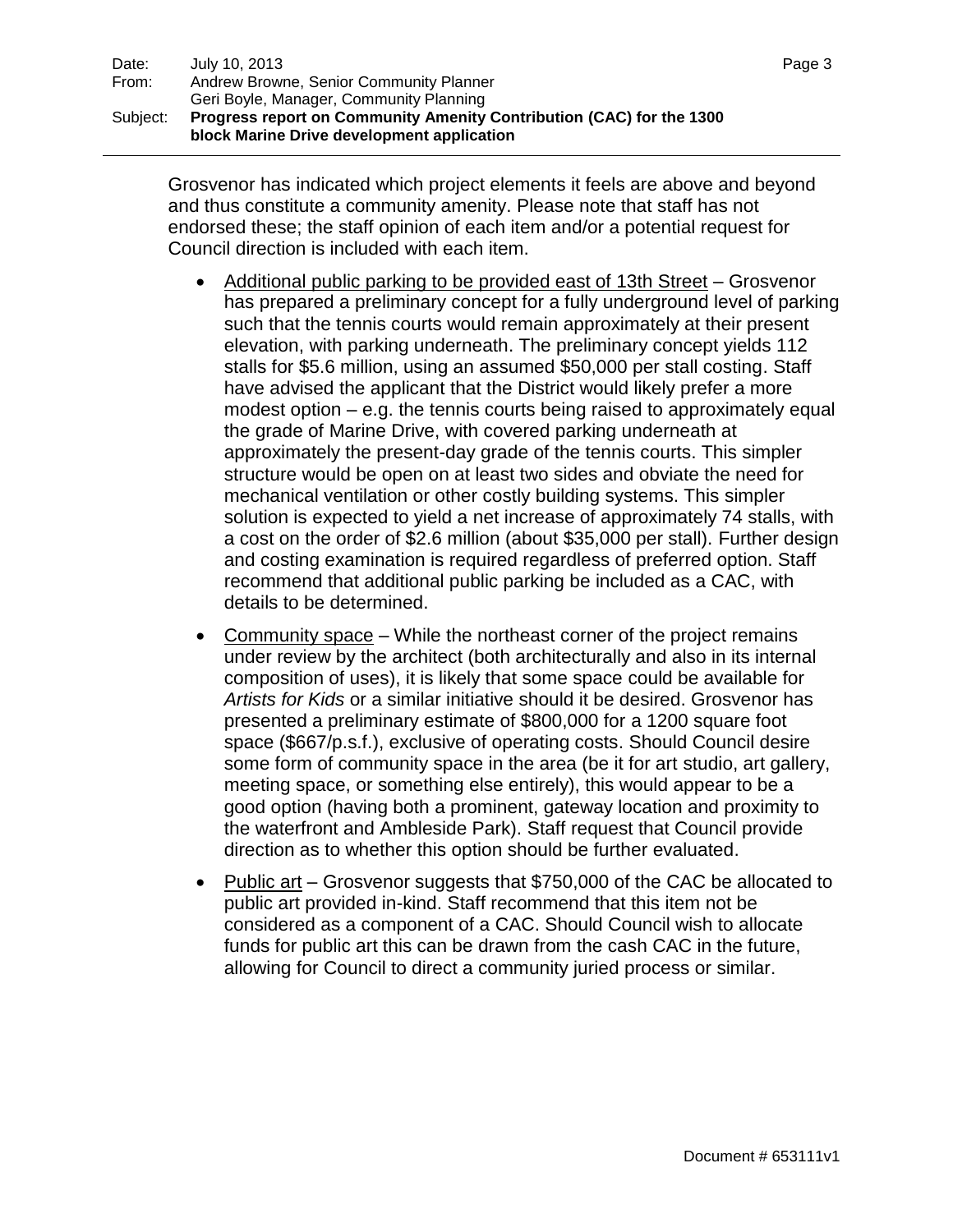• Off-site civil works and upgrades – Grosvenor suggests that approximately \$900,000 of off-site civil works could be considered a community amenity, such as work beyond the road centreline for 13th Street, 14th Street, and Bellevue Avenue. While staff recommend that this item not be considered in its entirety as a component of the CAC, there is the potential for some works to qualify. Civil works beyond the centreline are triggered by the very nature of the project (e.g. raising Bellevue Ave), and it is not possible in most instances to comply with the Ambleside Streetscape Standards while stopping civil works at the road centerline (14th Street).

## 3.2 Timeline

See Appendix A for an updated project timeline.

## **4.0 Options**

### *(as recommended by staff)*

A. As recommended by staff in the report dated July 10, 2013;

### *(or, alternatively)*

B. Provide different or modified direction (to be specified) and/or request additional information (to be specified).

Authors:

Andrew Browne

Geri Boyle

Appendices: A – Application timeline